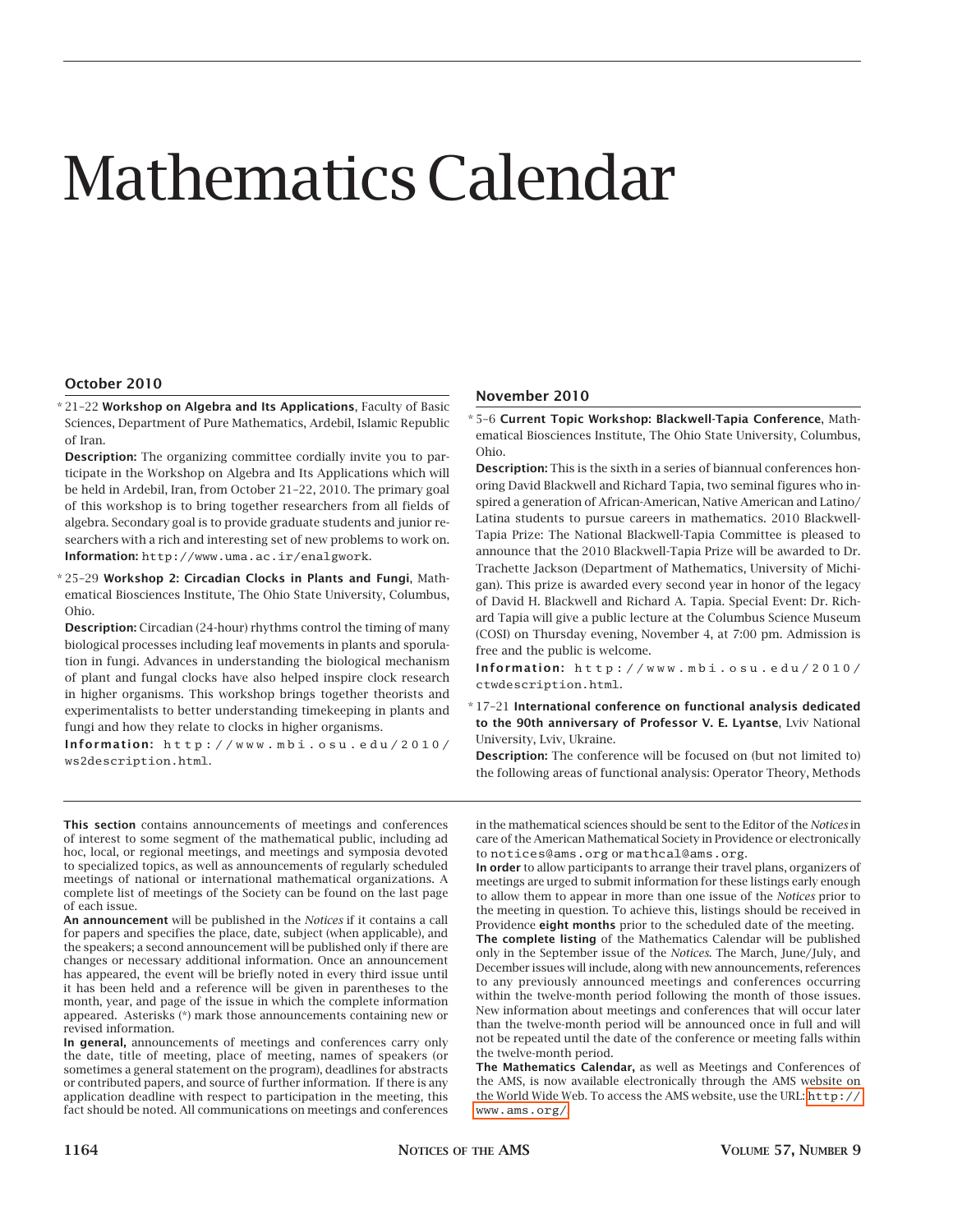of Nonstandard Analysis, Banach Space Theory, Infinite-Dimensional Holomorphy, Topological Methods in Functional Analysis.

**Languages:** The official languages of the conference are English, Ukrainian, and Russian.

**Fee:** The conference fee is UHR 150 for participants from Ukraine and the former CIS and EUR 100 for foreign participants, to be paid in cash upon registration.

**Deadline:** For the registration form and abstract of report: October 1, 2010.

**Information:** Further particulars can be found on the webpages: http://www.franko.lviv.ua/faculty/mechmat/ Departments/cf/index.html or http://topos.if.ua/ conference/index.html.

# **December 2010**

\* 4–5 **Palmetto Number Theory Series XIV**, University of South Carolina, Columbia, South Carolina.

**Description:** The Palmetto Number Theory Series (PANTS) is a series of number theory meetings held in South Carolina, the Palmetto State, and other places in the Southeast. The core members of the PANTS consortium are Clemson University University of South Carolina.

**Information:** http://www.math.sc.edu/~boylan/seminars/ pantshome.html.

\* 6–10 **34ACCMCC: The 34th Australasian Conference on Combinatorial Mathematics & Combinatorial Computing**, The Australian National University, Canberra, Australia.

**Description:** The Australasian Conference on Combinatorial Mathematics and Combinatorial Computing is the annual conference of the Combinatorial Mathematics Society of Australasia. This year it will be held at the Australian National University in Canberra, Australia. The conference covers all areas of combinatorics in mathematics and computer science. The first two days of the conference will run concurrently with the Annual Australian Statistical Mechanics Meeting. **Information:** http://www.maths.anu.edu.au/ events/34accmcc/34accmcc.html.

\* 10–14 **School on Information and Randomness 2010**, Universidad de la Frontera, Pucón, Chile.

**Topics:** This school will cover topics in random processes, ergodic theory, heat kernel and potential theory, Lévy processes, coalescent and fragmentation theory, stochastic differential equations, percolation theory, finance, probabilistic algorithms and particle systems, and we look forward to seeing the latest developments in these areas. **Support:** There are a few fellowships, travel support, and living expenses, especially for Chilean and Latin-American students. Qualifying individuals need to fill out the Online Registration Form and send their curriculum vitae to the secretary of the school before October 31, 2010.

**Courses:** 1. Julien Berestycki (Univ. Paris VI) "Universality of the Bolthausen-Sznitman coalescent: conjectures, challenges and results", 2. David Damanik (Rice Univ.) "Ergodic Schrödinger Operators", 3. Renming Song (Univ. Illinois at Urbana-Champaign) "Sharp estimates on the heat kernels and Green functions of symmetric Levy processes in open sets".

**Information:** http://www.ir2010.dim.uchile.cl/.

# **January 2011**

\* 14–16 **2011 International Conference on Intelligent Structure and Vibration Control (ISVC 2011)**, Chongqing, China.

**Description:** Only original and unpublished papers will be considered. **Information:** email: icisvc2011@gmail.com; http://www. theiast.org/isvc2011.

\* 31–March 4 **Complex and Riemannian Geometry**, CIRM, Marseille, France.

**Description:** This thematic month—five weeks of conferences and courses—focuses on complex and riemannian geometry. It is located at CIRM, International Center for Mathematical Meetings, which offers very comfortable facilities in a beautiful frame. Program: Week 1: Komplex Analysis Winterschool/Workshop & Applications. Week 2: Extremal metrics: evolution equations and stability. Week 3: Analytic aspects of complex algebraic geometry. Week 4: Non Kählerian aspects of complex geometry. Week 5: Geometric flows in finite or infinite dimension. In order to encourage Ph.D. students, postdocs and young researchers to participate in these events, we have special fundings for those who would like to attend several weeks of conferences. If you are interested in participating or wish to have more information, contact us using the link below.

**Information:** http://www.latp.univ-provence.fr/geom2011/ index.php/welcome.

### **February 2011**

\* 18–20 **Second International Conference on Emerging Applications of Information Technology (EAIT 2011)**, Kolkata, India.

**Organizer:** Computer Society of India, Kolkata Chapter; Technically Co-Sponsored by IEEE Computer Chapter, Calcutta Section. Conference Proceedings to be published by IEEE Computer Society Conference Publishing Services and digitally available in IEEE Xplore.

**Deadline:** Last date of full paper submission: August 15, 2010.

**Information:** Please check conference website regularly for updates and announcements. Conference url for contacts and latest updates: http://sites.google.com/site/csieait2011. Paper submission website: http://cmt2.research.microsoft.com/ csieait2011. For queries, please send email: csieait2011@ gmail.com. http://sites.google.com/site/csieait2011/.

\* 19–20 **Palmetto Number Theory Series XV**, Clemson University, Clemson, South Carolina.

**Description:** The Palmetto Number Theory Series (PANTS) is a series of number theory meetings held in South Carolina, the Palmetto State, and other places in the Southeast. The core members of the PANTS consortium are Clemson University and University of South Carolina. **Information:** http://www.math.clemson.edu/~jimlb/PANTS/ PANTS15/pants15.html.

# **March 2011**

\* 17–19 **The 45th Annual Spring Topology and Dynamical Systems Conference**, University of Texas at Tyler, Tyler, Texas.

**Sessions:** In addition to 18 invited speakers, there will be special sessions in Continuum Theory, Dynamical Systems, Geometric Group Theory, Geometric Topology, and Set-theoretic Topology.

**Information:** http://www.math.uttyler.edu/sgraves/ STDC2011/.

\* 28–April 1 **International workshop: Unlikely intersections in algebraic groups and Shimura varieties**, Scuola Normale Superiore, Centro di Ricerca Matematica Ennio De Giorgi, Pisa, Italy.

**Description:** This workshop, sponsored by AIM, Scuola Normale Superiore, and the NSF, will explore the recent conjectures on "unlikely intersections" due to Zilber, Pink, and Bombieri-Masser-Zannier, and related or analogous problems in model theory, diophantine geometry, and arithmetic dynamics.

**Information:** http://aimath.org/ARCC/workshops/ zilberpink.html.

# **April 2011**

\* 2–3 **Midwest Graduate Student Topology and Geometry Conference**, Michigan State University, East Lansing, Michigan.

**Description:** This is the 9th Annual Graduate Student Topology and Geometry Conference. Plenary talks will be given by Ralph Cohen, John Etnyre, and Karsten Grove, and open problem sessions will be led by Matthew Hedden, Teena Gerhardt, Jean-Francois Lafont, and Dave Futer. Most of the conference will consist of graduate student talks from many different fields of topology and geometry. This conference provides a chance for graduate students to gain experience